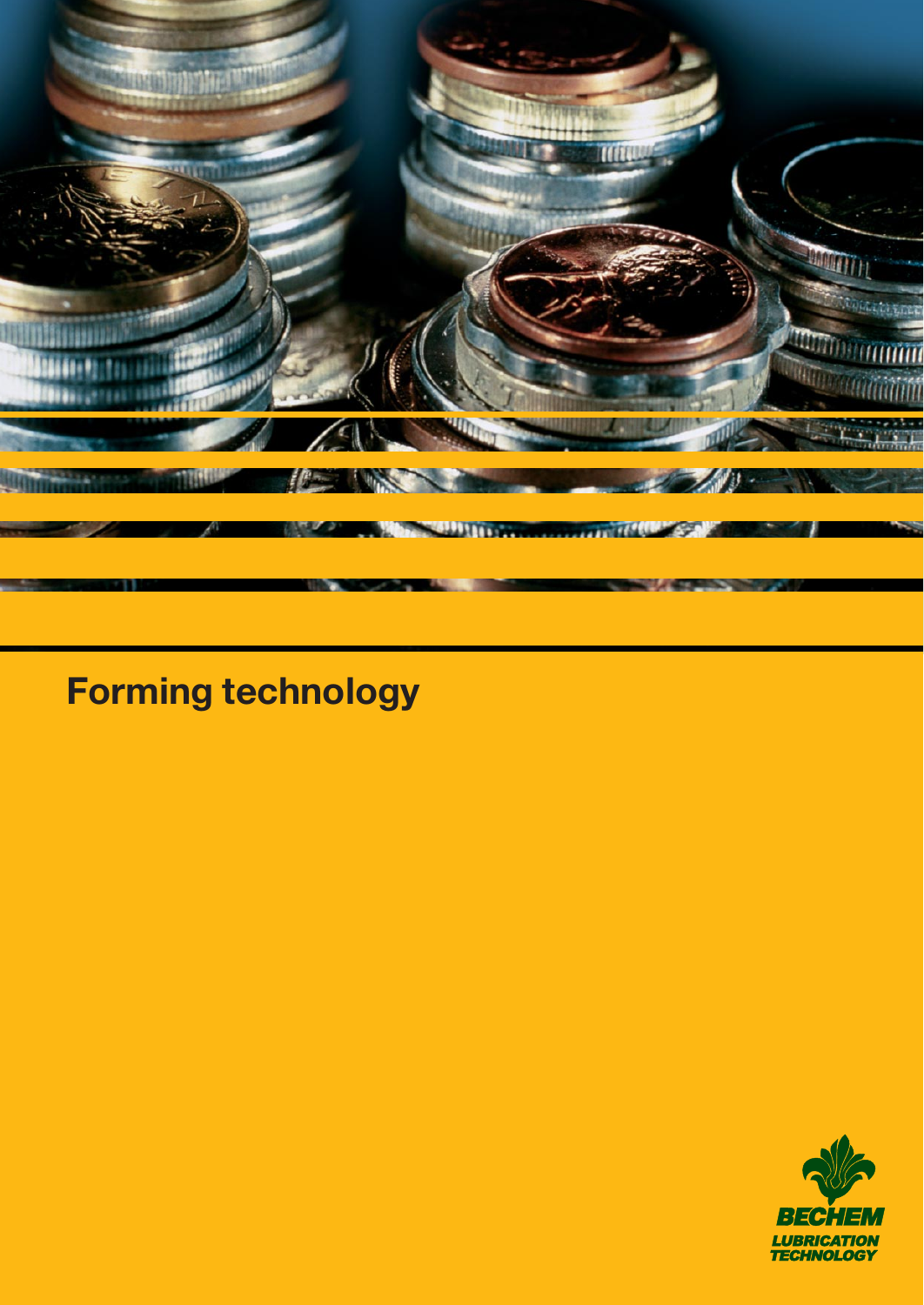

## **In top form**

Whenever cold or hot forming processes modify metals in their shape, BECHEM forging oils are applied.

In either liquid or solid, in oily, soapy or watery form - they help to reduce the friction between tool or die and metal resulting from sometimes considerable forming degrees as well as extreme surface pressures.

Thus with our support semi-finished and finished parts of precisely tailored precision and optimal surface qualities are produced, ready for the intended application or for finishing in further processes.





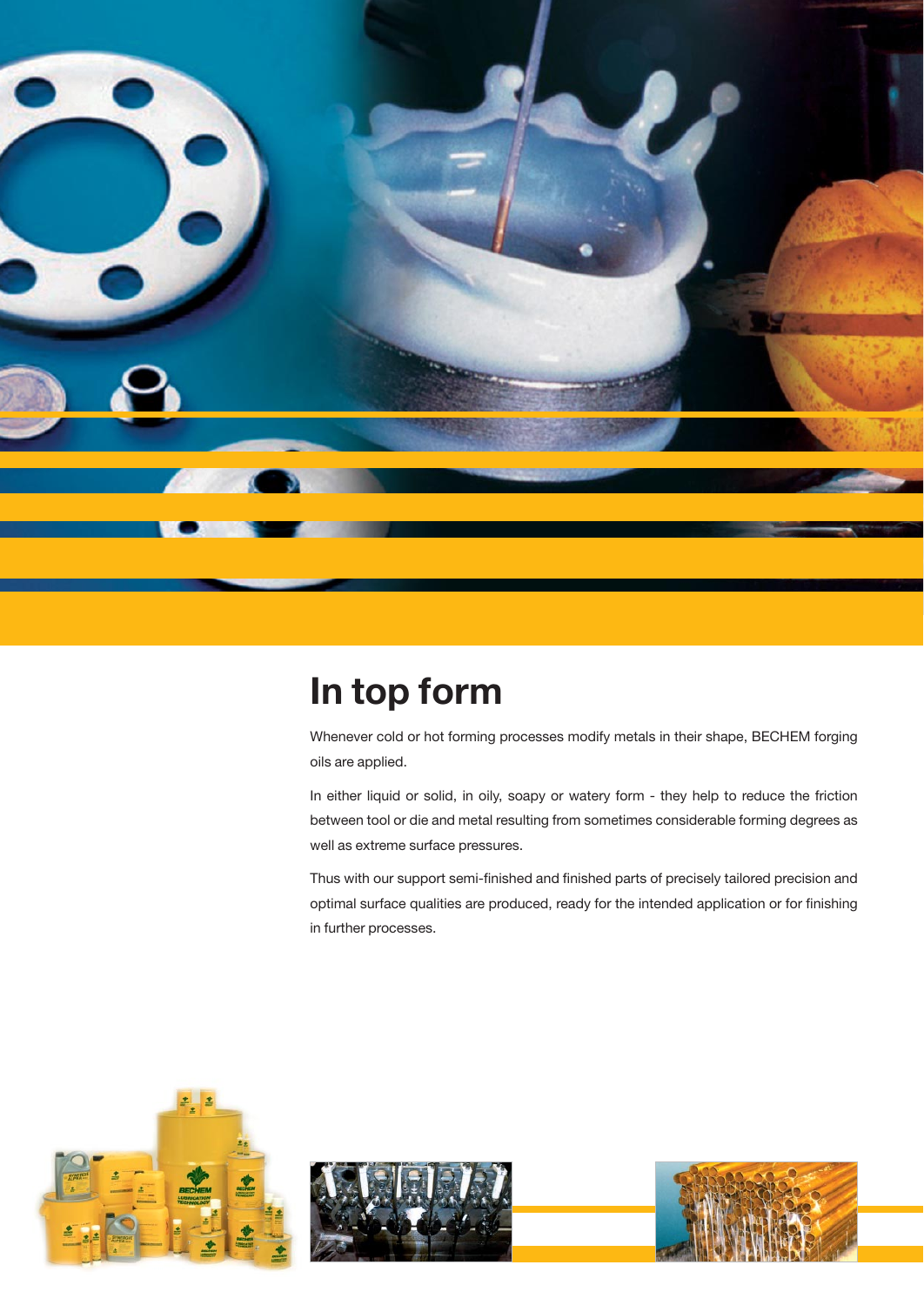

#### **Cold forging oils**

For decades the consistent and continuous development of the BECHEM cold forging oils – in close cooperation with the end users and machine and tool manufacturers – sets the benchmark for this market segment.

## **Wire drawing lubricants**

Permanently increasing demands to productivity and quality require the use of BECHEM wire drawing lubricants. These are worldwide leading products for drawing wires of copper, aluminium or ferrous metals. Our programme of carriers, oils, emulsions, solutions and additives covers the complete application spectrum of wire drawing.

## **Tube drawing lubricants**

Optimal results in tube and profile drawing are achieved by the specifically developed KUBITRAC series.

#### **Release agents for semi hot and hot forging**

For years BECHEM successfully meets the challenge in the field of semi hot and hot forging. Leading forges rely on the use of the product series BERULIT and BERUFORGE.

#### **Coating lubricants for cold massive forging**

Extremely high quantities, strong competition and the necessity of specialisation in cold forging require the permanent development of innovative products and innovative processes. Here the BECHEM coating lubricants offer new options to redesign processes under economical and ecological aspects.